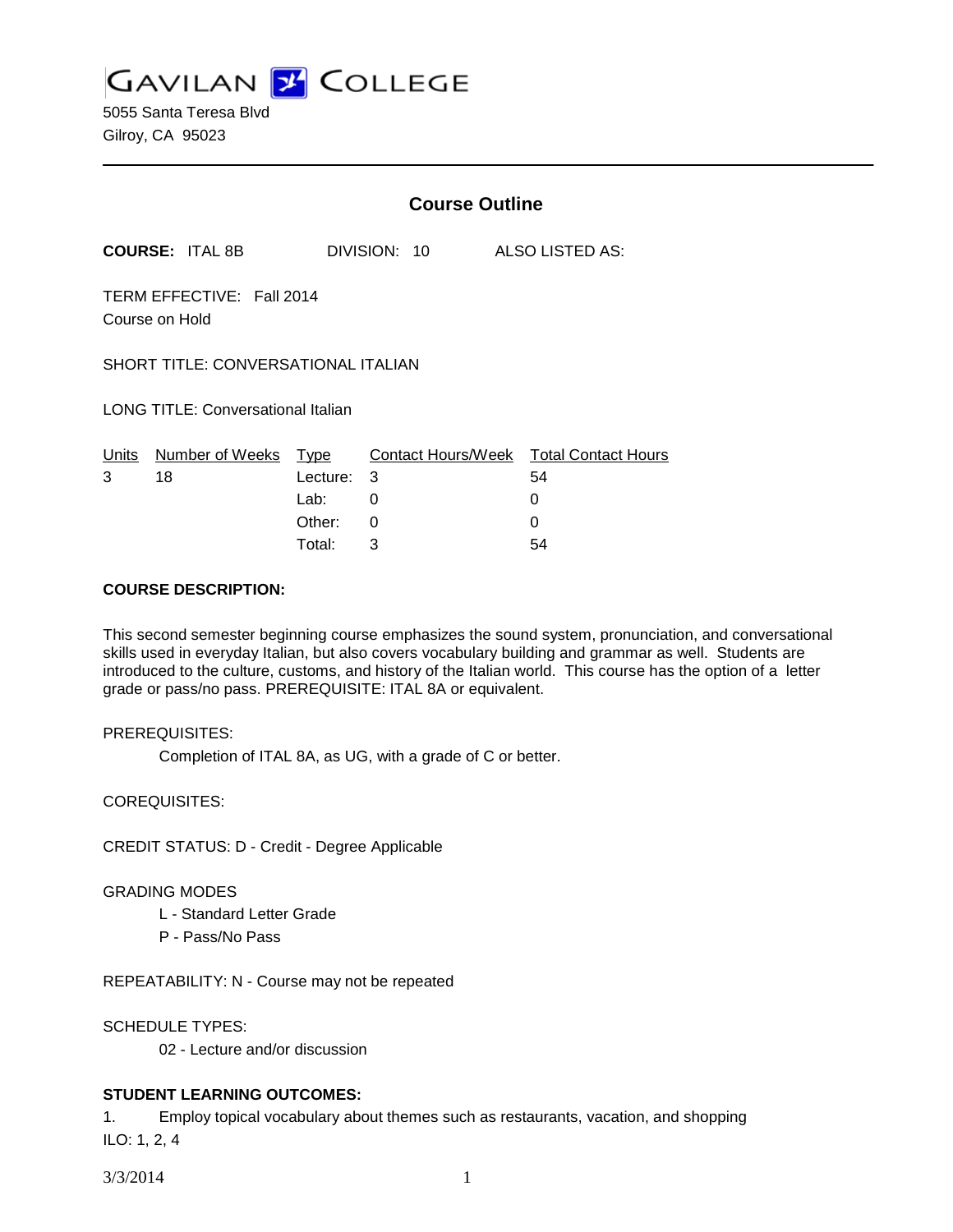Measure: homework, aural/oral test, written exam

2. Express themselves in terms of feelings, description, and activities with appropriate tense (present, past, imperfect, future).

ILO: 1, 2, 4, 6

Measure: homework, aurla/oral test, written exam

3. Demonstrate appropriate form and use of aforementioned tenses in written form.

ILO: 1, 2, 4

Measure: homework, exam

4. Discuss important cultural aspects/customs of Italy in respect to fashion, health remedies, shopping, meals, and so on.

ILO: 1, 2,3,4

Measure: group participation/class discussion, tests

5. Identify some of the regions of Italy; discuss the major cities and historical places of interest.

ILO: 1, 2

Measure: group participation/class discussion, tests

## **CONTENT, STUDENT PERFORMANCE OBJECTIVES, OUT-OF-CLASS ASSIGNMENTS**

Inactive Course: 09/26/2011

6 Hours

CONTENT: Students will receive their course syllabi, review requirements and procedures. They study restaurant and food vocabulary. They are introduced to direct object pronouns and use of agreement in the past tense as well as variable and invariable question word expressions. They practice the verb piacere (to like) to talk about their preferences in foods. They read about Italian meals: when and what Italians eat at each meal and they read about another Italian region.

HOMEWORK:Students will do workbook exercises, view instructional Italian videos and do listening exercises with accompanying comprehension questions.

COURSE OBJECTIVES: Students will practice ordering and paying a bill in a restaurant. They will continue to use the past tense, now with direct object pronouns, and make questions. They will list the components of a meal and state the general hours of meals, and they will identify and describe one Italian region, its location, characteristics, and major cities and sites of interest.

## 7 Hours

CONTENT: Students will speak about their routine activities by learning reflexive pronouns to make reflexive and reciprocal constructions. They will also study vocabulary for clothing and colors. They will be introduced to two words for "for" (da, per) to talk about activities both ongoing and completed. They will read about Italian fashion and a region of Italy.

HOMEWORK: Students will do workbook exercises, view instructional Italian videos and do listening exercises with accompanying comprehension questions.

COURSE OBJECTIVES: Students will discuss routine activities and their duration. They will identify and describe their clothing. They will explain the importance of fashion in Italy,and they will identify and describe one Italian region, its location, characteristics, and major cities and sites of interest.

## 7 Hours

CONTENT: Students will study and use vocabulary and structures to talk about mass media: theater, movies, tv, radio, and news. They will be introduced to the imperfect tense of all verb types: -are, -ere, -ire verbs, as well as the imperfect of several irregular verbs: bere, dire, fare. They will differentiate usage of the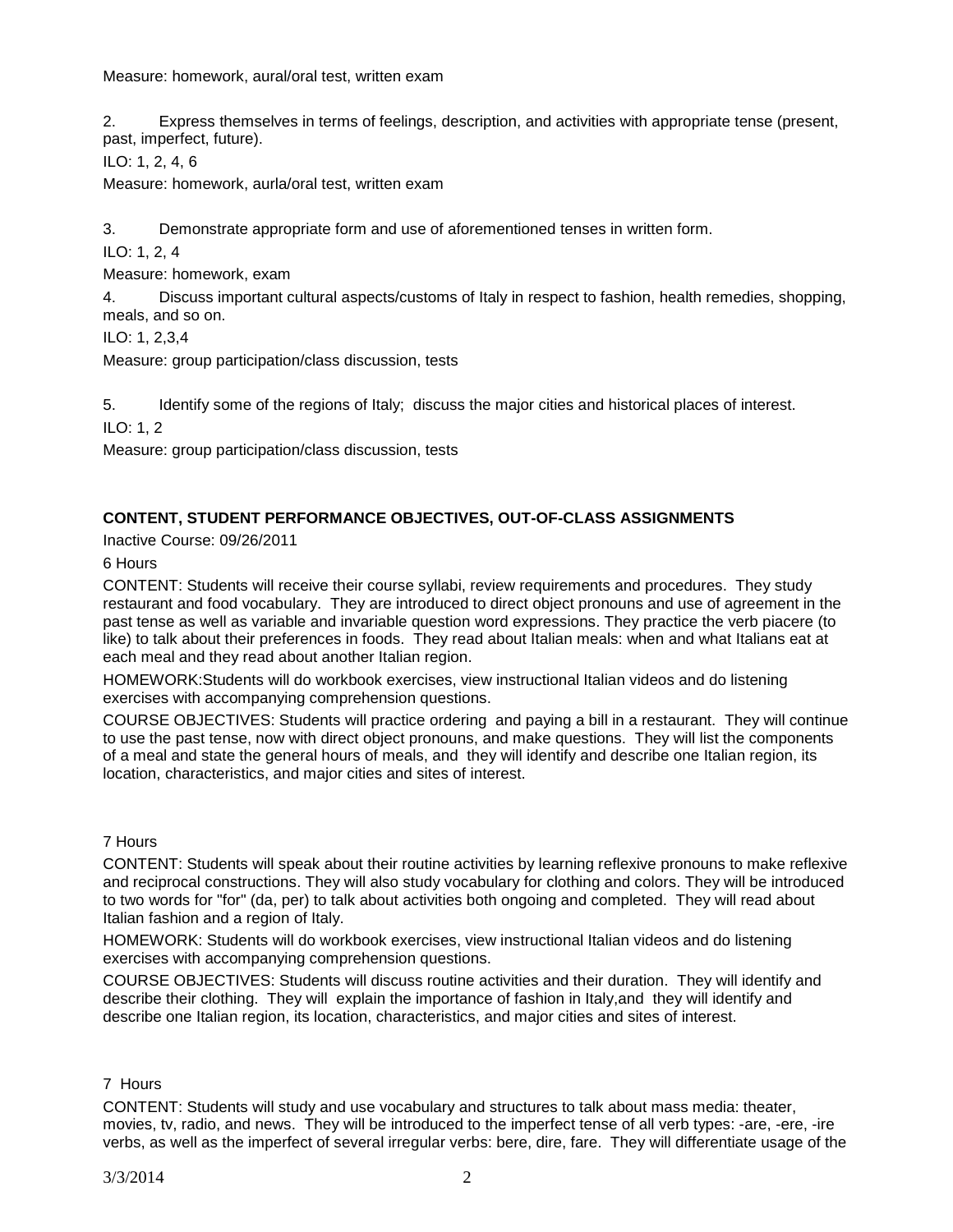past and imperfect tenses. They will also use the trapassato (past perfect) tense. They will read about Italian TV and a region of Italy.

HOMEWORK: Students will do workbook exercises, view instructional Italian videos and do listening exercises with accompanying comprehension questions.

COURSE OBJECTIVES: Students will employ vocabulary to talk about various media. They will make use of both the imperfect and past perfect tenses, contrasting, distinguishing and correctly using the simple past and imperfect . They will identify types of tv shows shown on both public and private tv and list the popular American shows televised in Italy,and they will identify and describe one Italian region, its location, characteristics, and major cities and sites of interest.

### 7 Hours

CONTENT: Students will review material from the first half of the semester.

HOMEWORK:Students will study vocabulary using flashcards and listen to the audio program. They will prepare an oral presentation about a trip they have taken using the past tense.

COURSE OBJECTIVES: Students will take a test and demonstrate understanding of the materials of the first half of the semester as well as give an oral presentation in front of the class.

#### 7 Hours

CONTENT: Students will study parts of the body and have vocabulary to talk to a doctor and get a prescription. They will be introduced to disjunctive pronouns and comparative and superlative adjectives. They will read about natural medicine and a region in Italy.

HOMEWORK: Students will do workbook exercises, view instructional Italian videos and do listening exercises with accompanying comprehension questions.

COURSE OBJECTIVES: Students will identify body parts and and discuss various illnesses. They will describe and compare objects and feelings. They will examine uses of modern and traditional treatments by Italians today, and they will identify and describe one Italian region, its location, characteristics, and major cities and sites of interest.

#### 7 Hours

CONTENT: Students will study and use vocabulary to talk about vacation, such as places to stay, types of vacations, and transportation. They will practice the simple future tense of all verb types: -are, -ere, and -ire verbs, as well as a number of irregular verbs. They will employ the future tense fro different purposes, such as for statement of probablility and in dependent clauses. They will make use of the si personale. They will read about vacationing in Italy: Ferragosto and about one region in Italy.

HOMEWORK: Students will do workbook exercises, view instructional Italian videos and do listening exercises with accompanying comprehension questions.

COURSE OBJECTIVES: Students will discuss vacation plans by using the future tense. They will discuss how and when Italians spend their vacations, and they will identify and describe one Italian region, its location, characteristics, and major cities and sites of interest.

## 7 Hours

CONTENT: Students will study and use vocabulary to talk about shopping: articles and items and stores where you buy them. They will use ne as a replacement for prepositions and expressions of quantity, and ci, a replacement for nouns of place. They will use direct and indirect pronouns together. They will practice the imperative of both regular and common irregular verbs. They will read about types of stores and markets in Italy, and they will read about another region.

HOMEWORK: Students will do workbook exercises, view instructional Italian videos and do listening exercises with accompanying comprehension questions.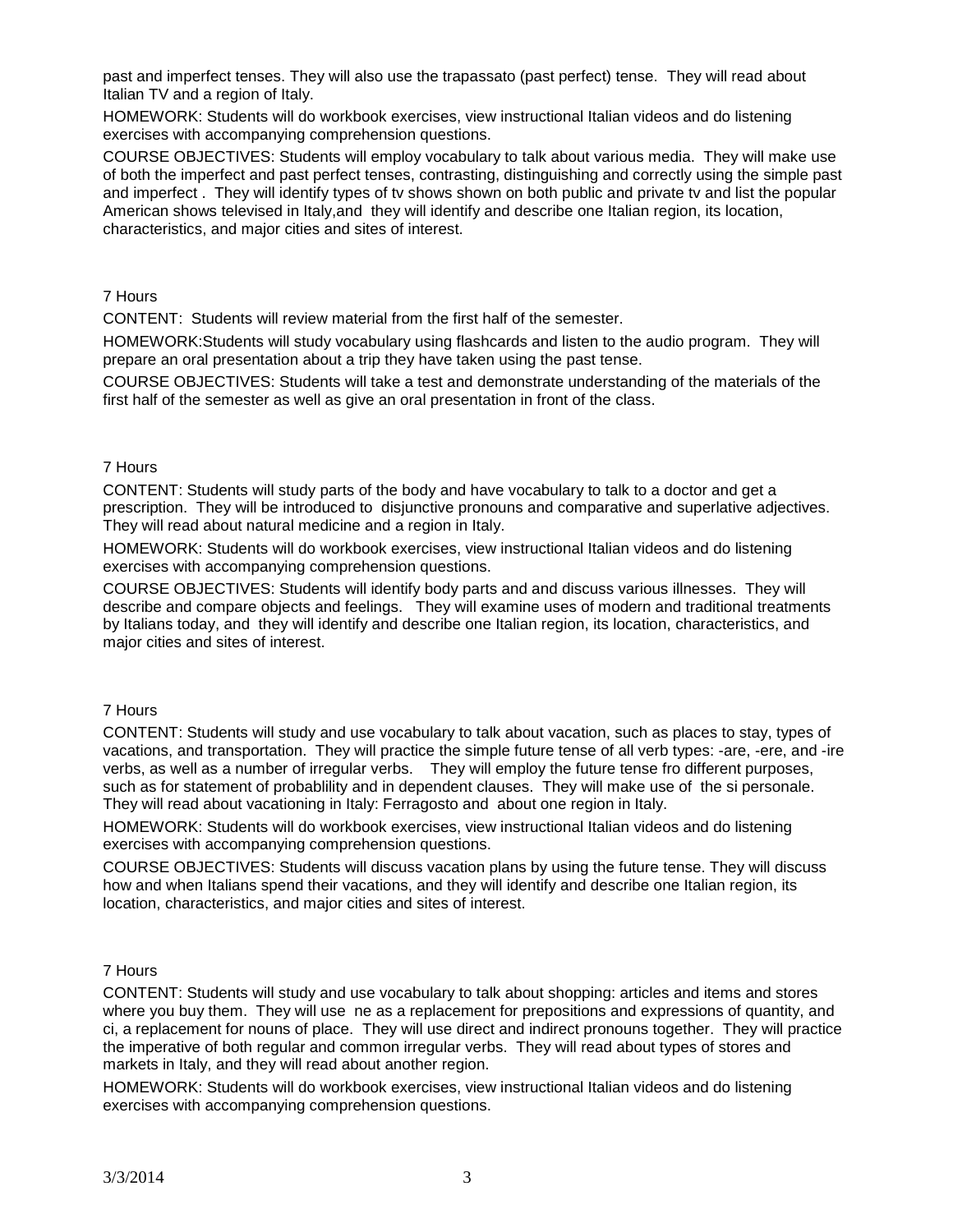COURSE OBJECTIVES: Students will discuss where to buy certain items. They will employ various types of pronouns. They will form double object pronouns. They will recognize and identify places where Italians shop, and they will identify and describe one Italian region, its location, characteristics, and major cities and sites of interest.

3 Hours

CONTENT: Students will review material from the second half of the semester.

HOMEWORK:Students will study vocabulary using flashcards and listen to the audio program.

COURSE OBJECTIVES: Students will prepare to take the final exam and demonstrate an understanding of the materials of the second half of the semester.

2 Hours

## **METHODS OF INSTRUCTION:**

Pair work, small or large group discussion, role-play, peer interviews, pronunciation drills, oral presentations, guided readings, vocabulary development, dictation, basic sentence writing, guided writing. Lab hours consist of listening, speaking, reading and writing activities with CDs, software or internet.

## **METHODS OF EVALUATION:**

| The types of writing assignments required:              |  |  |  |  |
|---------------------------------------------------------|--|--|--|--|
| Written homework                                        |  |  |  |  |
| The problem-solving assignments required:               |  |  |  |  |
| Quizzes                                                 |  |  |  |  |
| The types of skill demonstrations required:             |  |  |  |  |
| Other: Oral presentation                                |  |  |  |  |
| The types of objective examinations used in the course: |  |  |  |  |
| Multiple choice                                         |  |  |  |  |
| True/false                                              |  |  |  |  |
| Matching items                                          |  |  |  |  |
| Completion                                              |  |  |  |  |
| Other: Sentence writing                                 |  |  |  |  |
| Other category:                                         |  |  |  |  |
| None                                                    |  |  |  |  |
| The basis for assigning students grades in the course:  |  |  |  |  |
| 10% - 20%<br>Writing assignments:                       |  |  |  |  |
| Problem-solving demonstrations: 20% - 40%               |  |  |  |  |
| 20% - 40%<br>Skill demonstrations:                      |  |  |  |  |
| Objective examinations: 10% - 15%                       |  |  |  |  |
| Other methods of evaluation: 0% - 0%                    |  |  |  |  |
|                                                         |  |  |  |  |

# **REPRESENTATIVE TEXTBOOKS:**

Lazzarino and Peccianti, In Giro per l'Italia, McGraw-Hill, 2006 Lazzarino and Dini, Prego!, McGraw-Hill, 2008 Aski and Musumeci, Avanti!, McGraw-Hill, 2007 or other appropriate college level text. Reading level of text: 12.0 grade. Verified by: M. Sanidad Other Materials Required to be Purchased by the Student: accompanying workbook/CDs